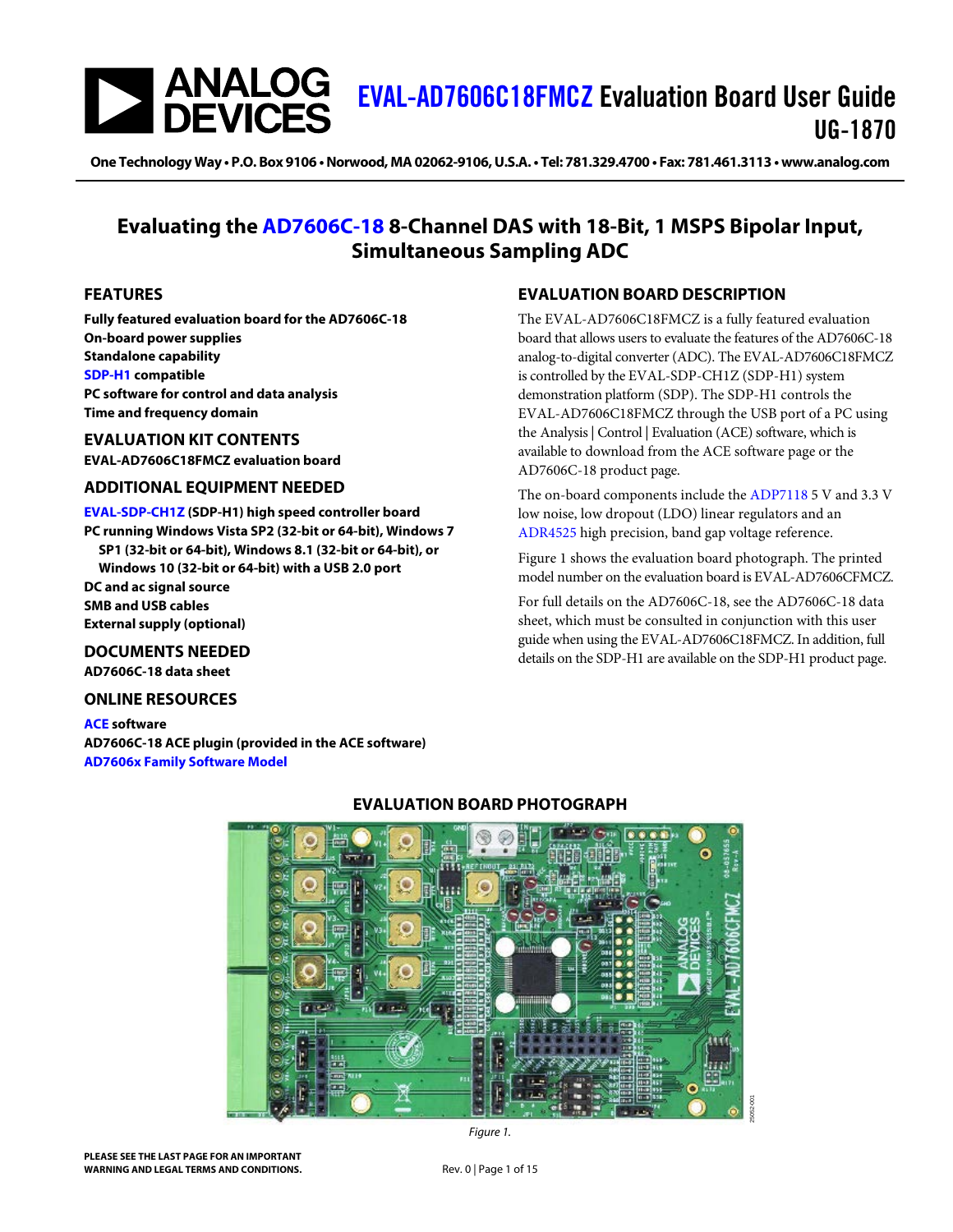# **TABLE OF CONTENTS**

# <span id="page-1-0"></span>**REVISION HISTORY**

10/2020-Revision 0: Initial Version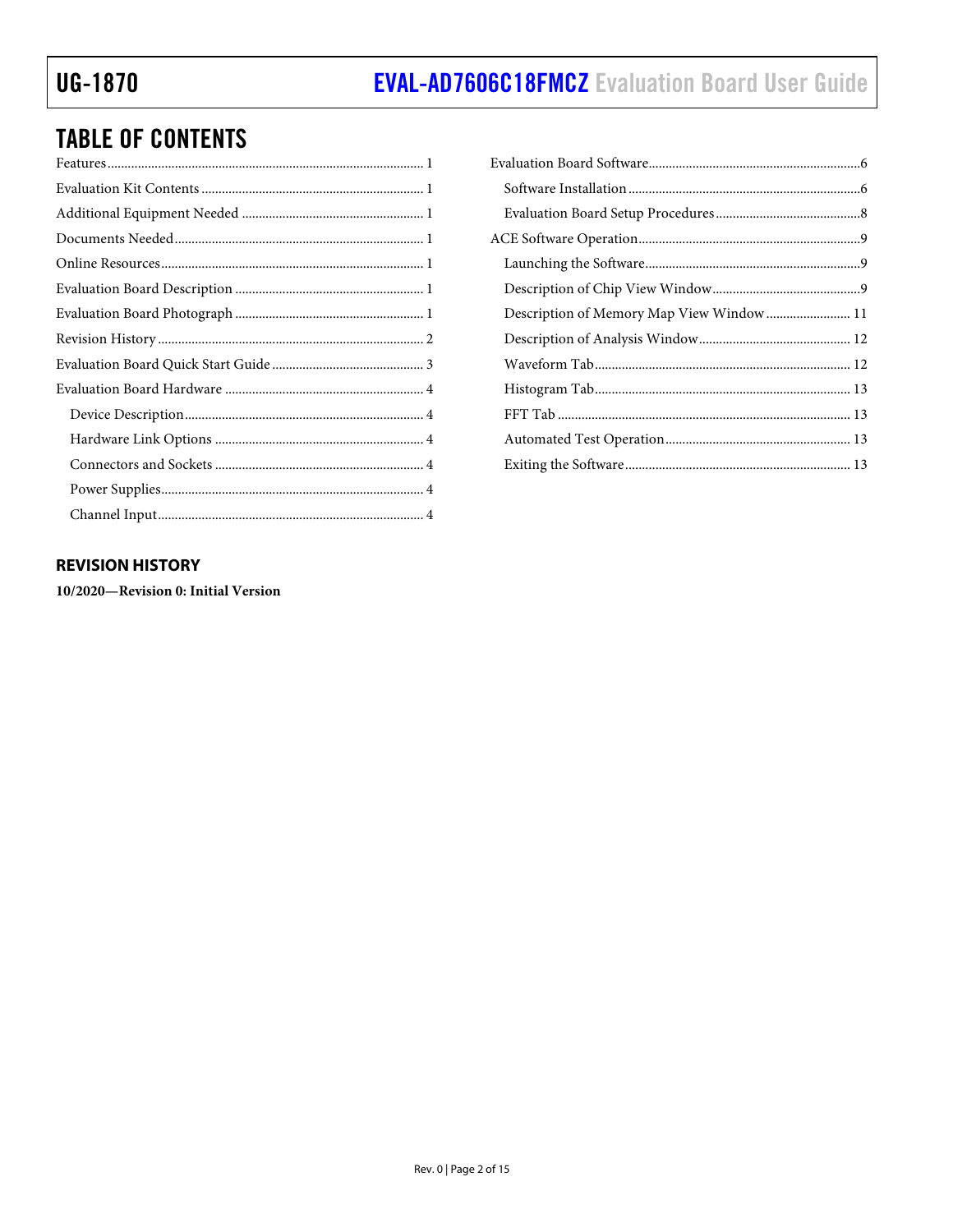# <span id="page-2-0"></span>EVALUATION BOARD QUICK START GUIDE

To quickly evaluate the [AD7606C-18](https://www.analog.com/AD7606C-18?doc=EVAL-AD7606C18FMCZ-ug-1870.pdf) ADC, take the following steps:

- 1. Download and install the [ACE](https://www.analog.com/ace?doc=EVAL-AD7606C18FMCZ-ug-1870.pdf) software from the AD7606C-18 product page or the ACE software page. When installing the ACE software, ensure that th[e SDP-H1](https://www.analog.com/sdp-h1?doc=EVAL-AD7606C18FMCZ-ug-1870.pdf) is disconnected from the USB port of the PC. Restart the PC after the installation process completes. For complete software installation instructions, see the Software Installation section.
- 2. Ensure that the link options are configured as detailed in [Table](#page-3-6) 2.
- 3. Connect the SDP-H1 to the EVAL-AD7606C18FMCZ. By default, the power for the EVAL-AD7606C18FMCZ is

supplied by the SDP-H1. See the [Power Supplies](#page-3-4) section for the available power options.

- 4. Connect the SDP-H1 to the 12 V supply (included in the SDP-H1 kit) and to the PC via the USB cable. If prompted by the operating system, choose to automatically search for the drivers for the SDP-H1.
- 5. Launch the ACE software from the following location: **C:\Program Files (x86)\Analog Devices**\**ACE**.
- 6. Connect an input signal via the Channel 1 to Channel 8 terminal blocks or the Subminiature Version B (SMB) connectors, J1 to J8.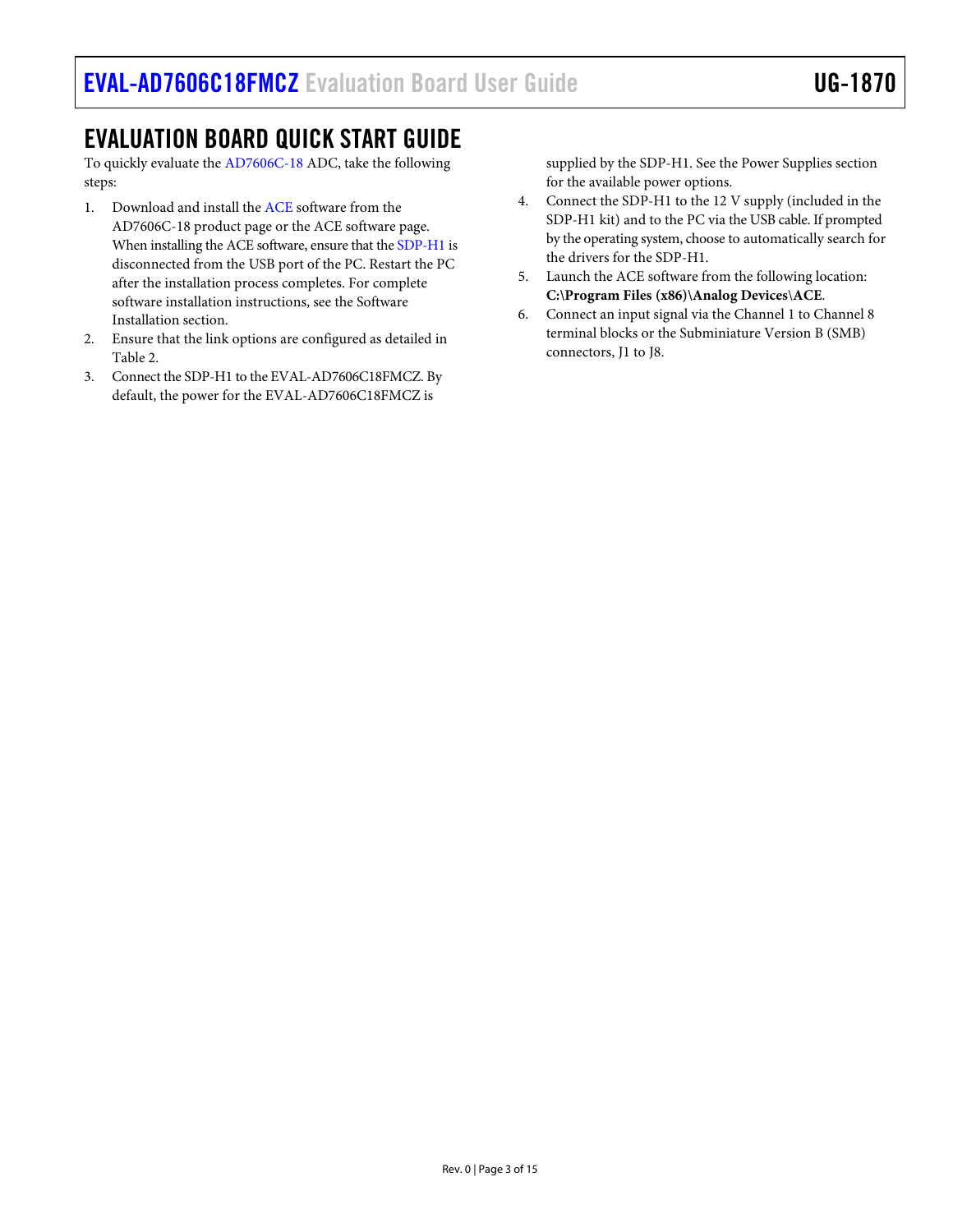# <span id="page-3-0"></span>EVALUATION BOARD HARDWARE **DEVICE DESCRIPTION**

<span id="page-3-1"></span>Th[e AD7606C-18](https://www.analog.com/AD7606C-18?doc=EVAL-AD7606C18FMCZ-ug-1870.pdf) is an 18-bit, 8-channel, simultaneous sampling, successive approximation register (SAR) ADC. The device operates from a single 4.75 V to 5.25 V power supply and features throughput rates of up to 1 MSPS. The device has 1 MΩ input impedance for direct connection from the user sensor outputs to the ADC.

# <span id="page-3-2"></span>**HARDWARE LINK OPTIONS**

[Table](#page-3-6) 2 details the link option functions and the default power link options. The EVAL-AD7606C18FMCZ can be powered by different sources, as described in the [Power Supplies](#page-3-4) section. By default, the power supply required for the EVAL-

AD7606C18FMCZ comes from th[e SDP-H1.](https://www.analog.com/sdp-h1?doc=EVAL-AD7606C18FMCZ-ug-1870.pdf) The power supply is regulated by the on-boar[d ADP7118](https://www.analog.com/ADP7118?doc=EVAL-AD7606C18FMCZ-ug-1870.pdf) LDO linear regulators, which generate the 5 V and 3.3 V supplies.

## <span id="page-3-3"></span>**CONNECTORS AND SOCKETS**

The connectors and sockets on the EVAL-AD7606C18FMCZ are detailed i[n Table 1.](#page-3-7)

### <span id="page-3-7"></span>**Table 1. On-Board Connectors**

| Connector  | <b>Function</b>                                    |
|------------|----------------------------------------------------|
| J1 to J8   | Analog input SMB connectors to Channel 1           |
|            | through Channel 8                                  |
| 19         | Analog input SMB connector to external reference   |
| P1, P2, P3 | General connectors for debugging purposes or to    |
|            | connect an external controller                     |
| P4         | External power terminal block, 7 V to 9 V dc input |
| P5         | External reference connection                      |
| P6, P8     | 8-pin connectors for input to Channel 1 through    |
|            | Channel 4                                          |
| P7, P11    | Channel 8 surfboard evaluation headers             |
| P9, P10    | 8-pin connectors for input to Channel 5 through    |
|            | Channel 8                                          |
| P12        | <b>FMC</b> connector                               |

### <span id="page-3-6"></span>**Table 2. Link Options**

| Link | <b>Default Position</b> | <b>Function</b>                                                                                                                                                                                                                                   |
|------|-------------------------|---------------------------------------------------------------------------------------------------------------------------------------------------------------------------------------------------------------------------------------------------|
| JP 1 | A                       | The ACE software controls the STBY pin. When using the EVAL-AD7606C18FMCZ in standalone mode<br>without running the ACE software, JP1 allows the selection of standby mode. In this case, change the R8<br>and R10 resistors to 0 $\Omega$ links. |
|      |                         | In Position A, the STBY pin is tied to V <sub>DRIVE</sub> .                                                                                                                                                                                       |
|      |                         | In Position B, the STBY pin is tied to AGND.                                                                                                                                                                                                      |
| JP2  | A                       | JP2 selects the power supply source for the EVAL-AD7606C18FMCZ.                                                                                                                                                                                   |
|      |                         | In Position A, the unregulated supply to the on-board LDOs is taken from the SDP-H1 12 V supply.                                                                                                                                                  |
|      |                         | In Position B, the unregulated external supply to the on-board LDOs is taken from the P4 terminal block<br>connector.                                                                                                                             |

The default interface to the EVAL-AD7606C18FMCZ is achieved via the field programmable gate array (FPGA) mezzanine card (FMC) connector, which connects the EVAL-AD7606C18FMCZ to the SDP-H1.

## <span id="page-3-4"></span>**POWER SUPPLIES**

Before applying power and signals to the EVAL-AD7606C18FMCZ, ensure that all link positions are set according to the required operating mode. Se[e Table](#page-3-6) 2 for the complete list of link options.

The supply required for the EVAL-AD7606C18FMCZ comes from the SDP-H1. Alternatively, the EVAL-AD7606C18FMCZ can also be supplied with a dc power supply connected to the P4 terminal block. Select the external power supply or the SDP-H1 supply through JP2. The power supply is then connected to the on-board ADP7118 5 V and 3.3 V LDO linear regulators that supply the proper bias to each of the various sections on the EVAL-AD7606C18FMCZ.

# <span id="page-3-5"></span>**CHANNEL INPUT**

The J1 to J8 connectors allow the user to connect external signals to the ADC channel inputs through the SMB inputs. The EVAL-AD7606C18FMCZ is supplied with the AD7606C-18 mounted (U4, see [Figure 1\)](#page-0-0). The AD7606C-18 is an 8-channel data acquisition system (DAS) with a simultaneous sampling ADC. External signals can be applied to the P6, P8, P9, and P10 connectors on the EVAL-AD7606C18FMCZ.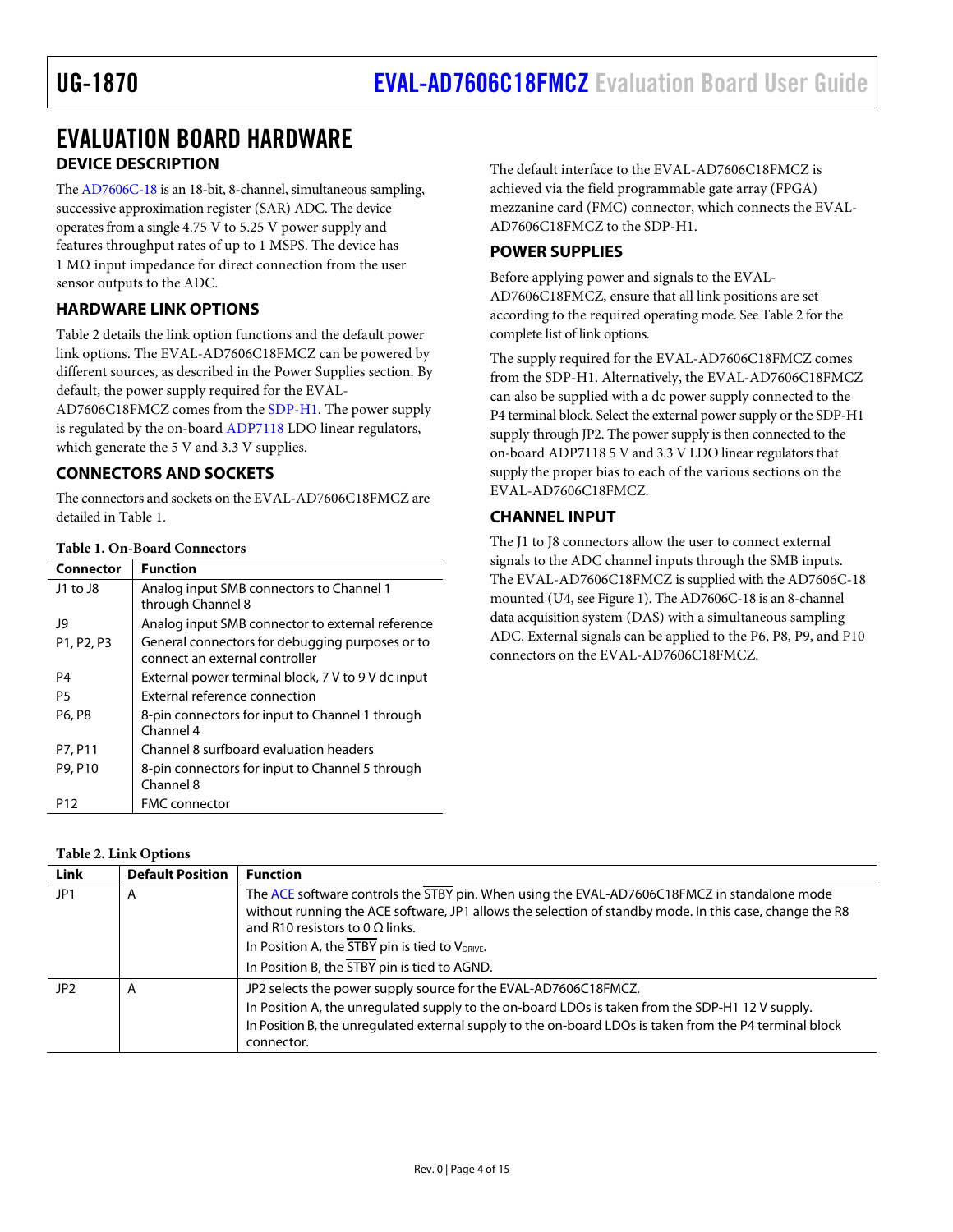| Link            | <b>Default Position</b> | <b>Function</b>                                                                                                                                                                                               |
|-----------------|-------------------------|---------------------------------------------------------------------------------------------------------------------------------------------------------------------------------------------------------------|
| JP3             | Α                       | Use JP3 to select the V <sub>DRIVE</sub> source for the AD7606C-18.                                                                                                                                           |
|                 |                         | In Position A, the AD7606C-18 is supplied with 3.3 V from the ADP7118.                                                                                                                                        |
|                 |                         | In Position B, the AD7606C-18 is supplied with 3.3 V from the SDP-H1.                                                                                                                                         |
| JP4             | A                       | The ACE software controls the RANGE pin. If using the EVAL-AD7606C18FMCZ in standalone mode, JP4                                                                                                              |
|                 |                         | allows the selection of the analog input range in hardware mode. In this case, change the R20 resistor to a                                                                                                   |
|                 |                         | $0 \Omega$ link.                                                                                                                                                                                              |
|                 |                         | In Position A, the RANGE pin is tied to $V_{DRIVE}$ , and the $\pm 10$ V range is selected.                                                                                                                   |
|                 |                         | In Position B, the RANGE pin is tied to AGND, and the ±5 V range is selected.                                                                                                                                 |
|                 |                         | In software mode, the RANGE pin is ignored.                                                                                                                                                                   |
| JP <sub>5</sub> | $\overline{A}$          | The ACE software controls the PAR/SER SEL pin. If using the EVAL-AD7606C18FMCZ in standalone mode,                                                                                                            |
|                 |                         | JP5 allows the selection of the digital interface. In this case, change the R19 and R21 resistors to 0 $\Omega$ links                                                                                         |
|                 |                         | In Position A, the PAR/SER SEL pin is tied to VDRIVE, and the serial interface is selected.                                                                                                                   |
|                 |                         | In Position B, the PAR/SER SEL pin is tied to AGND, and the parallel interface is selected.                                                                                                                   |
| JP6             | Α                       | The ACE software controls the REF SELECT pin. By default, the internal reference is selected. If switching to                                                                                                 |
|                 |                         | the external reference is required through the ACE software, P5 must be inserted. If using the EVAL-<br>AD7606C18FMCZ in standalone mode, JP6 allows the selection of the reference. In this case, change the |
|                 |                         | R13 resistor to a 0 $\Omega$ link.                                                                                                                                                                            |
|                 |                         | In Position A, the REF SELECT pin is tied to V <sub>DRIVE</sub> , and the internal reference is enabled and selected. P5                                                                                      |
|                 |                         | must be unpopulated.                                                                                                                                                                                          |
|                 |                         | In Position B, the REF SELECT pin is tied to AGND, the internal reference is disabled, and the external                                                                                                       |
|                 |                         | reference is selected. P5 must be inserted if using the on-board U1 devices, and must not be inserted if<br>using the J9 SMB connector.                                                                       |
| JP7             | B                       | JP7 selects the V1- line to be connected to ground (single-ended operation) or to the SMB connector                                                                                                           |
|                 |                         | (differential operation).                                                                                                                                                                                     |
|                 |                         | Position A connects the V1-line to ground for single-ended operation.                                                                                                                                         |
|                 |                         | Position B connects the V1- line to the J5 SMB connector and disconnects the V1- line from ground.                                                                                                            |
| JP8, JP10       | $\overline{A}$          | Position A bypasses the amplifier mezzanine card (AMC).                                                                                                                                                       |
|                 |                         | Position B enables the AMC to be connected on the P7 and P11 headers.                                                                                                                                         |
| JP9, JP11       | $\mathsf{A}$            | Position A bypasses the AMC.                                                                                                                                                                                  |
|                 |                         | Position B enables the AMC to be connected on the P7 and P11 headers.                                                                                                                                         |
| JP12            | B                       | JP12 selects the V2- line to be connected to ground (single-ended operation) or to the SMB connector                                                                                                          |
|                 |                         | (differential operation).                                                                                                                                                                                     |
|                 |                         | Position A connects the V2-line to ground for single-ended operation.                                                                                                                                         |
|                 |                         | Position B connects the V2- line to the J6 SMB connector and disconnects the V2- line from ground.                                                                                                            |
| JP13            | B                       | JP13 selects the V3- line to be connected to ground (single-ended operation) or to the SMB connector<br>(differential operation).                                                                             |
|                 |                         | Position A connects the V3-line to ground for single-ended operation.                                                                                                                                         |
|                 |                         | Position B connects the V3- line to the J7 SMB connector and disconnects the V3- line from ground.                                                                                                            |
| JP14            | B                       | JP14 selects the V4- line to be connected to ground (single-ended operation) or to the SMB connector                                                                                                          |
|                 |                         | (differential operation).                                                                                                                                                                                     |
|                 |                         | Position A connects the V4- line to ground for single-ended operation.                                                                                                                                        |
|                 |                         | Position B connects the V4- line to the J8 SMB connector and disconnects the V4- line from ground.                                                                                                            |
| P13             | Not inserted            | Inserting P13 connects the V5-line to ground.                                                                                                                                                                 |
| P14             | Not inserted            | Inserting P14 connects the V8-line to ground.                                                                                                                                                                 |
| P15             | Not inserted            | Inserting P15 connects the V6- line to ground.                                                                                                                                                                |
| P16             | Not inserted            | Inserting P16 connects the V7-line to ground.                                                                                                                                                                 |
| S <sub>1</sub>  | Open                    | The ACE software controls the OS0, OS1, and OS2 pins. If using the EVAL-AD7606C18FMCZ in standalone<br>mode, these switches select the logic level on the OS0, OS1, and OS2 pins.                             |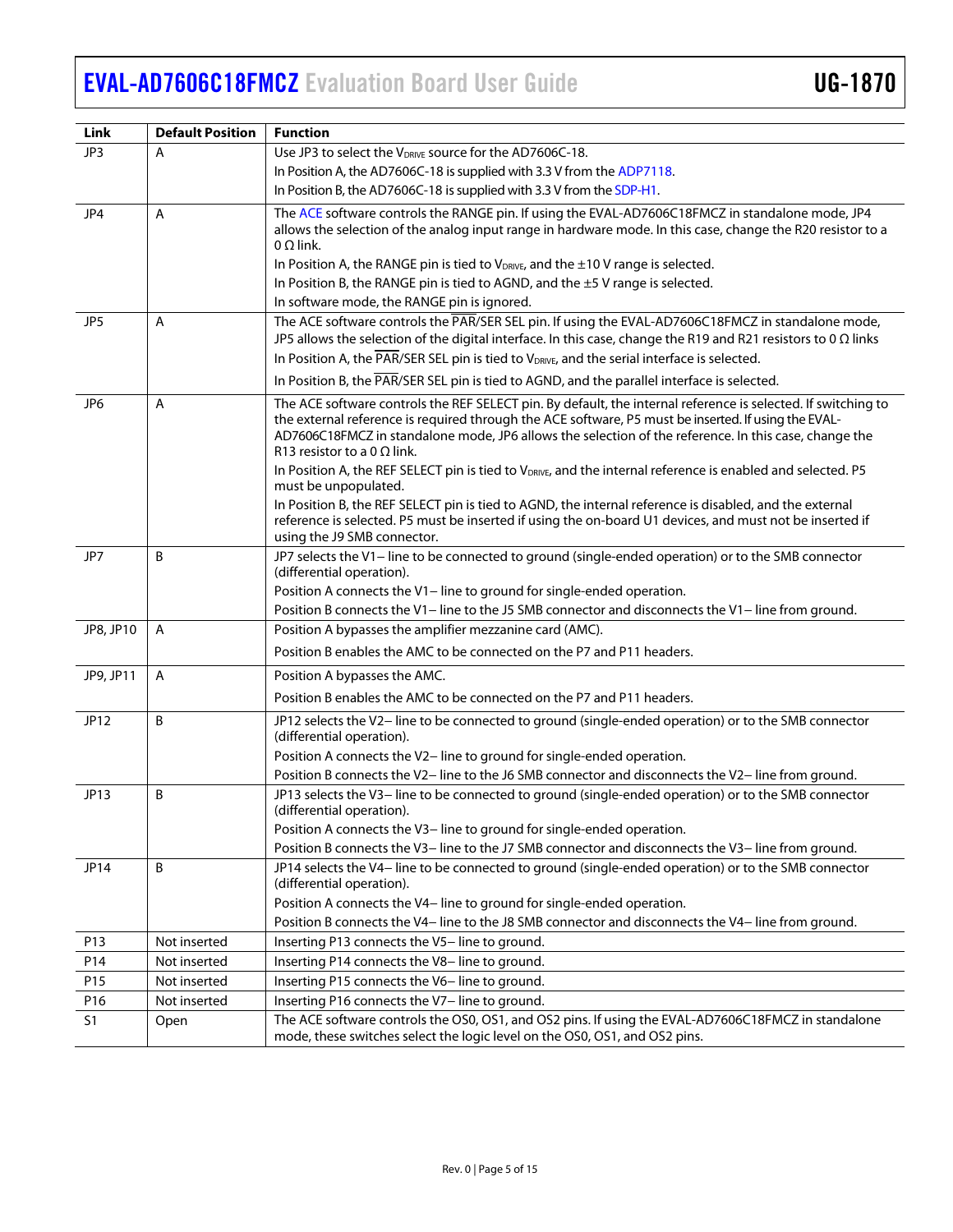# <span id="page-5-1"></span><span id="page-5-0"></span>EVALUATION BOARD SOFTWARE **SOFTWARE INSTALLATION**

Download th[e ACE](https://www.analog.com/ace?doc=EVAL-AD7606C18FMCZ-ug-1870.pdf) software from the ACE software page or the [AD7606C-18](https://www.analog.com/AD7606C-18?doc=EVAL-AD7606C18FMCZ-ug-1870.pdf) product page. Both the ACE software and the [SDP-H1](https://www.analog.com/sdp-h1?doc=EVAL-AD7606C18FMCZ-ug-1870.pdf) board drivers must be installed.

## *Warning*

Th[e ACE](https://www.analog.com/ace?doc=EVAL-AD7606CFMCZ-ug-1870.pdf) software and SDP-H1 drivers must be installed before connecting the EVAL-AD7606C18FMCZ and the SDP-H1 to the USB port of the PC to ensure that the evaluation system is properly recognized when it is connected to the PC.

## *Installing the ACE Software*

To install the ACE software, take the following steps:

- 1. Download the ACE software to a Windows® based PC.
- 2. Double click the **ACEInstall.exe** file to begin the installation. By default, the software is saved to the following location: **C:\Program Files (x86)\Analog Devices**\**ACE**.
- 3. A dialog box opens asking for permission to allow the program to make changes to the PC. Click **Yes** to begin the installation process.
- 4. In the **ACE Setup** window, click **Next >** to continue the installation (see [Figure 2\)](#page-5-2).

<span id="page-5-2"></span>

*Figure 2. ACE Software Installation Confirmation*

5. Read the software license agreement and click **I Agree** (see [Figure 3\)](#page-5-3).



<span id="page-5-3"></span>6. Click **Browse…** to choose the installation location and then click **Next >** (se[e Figure 4\)](#page-5-4).

| ACE Setup                                                                                                                                            | ▣<br>-- |
|------------------------------------------------------------------------------------------------------------------------------------------------------|---------|
| <b>Choose Install Location</b>                                                                                                                       |         |
| Choose the folder in which to install ACE.                                                                                                           |         |
| Setup will install ACE in the following folder. To install in a different folder, click Browse and<br>select another folder. Click Next to continue. |         |
| <b>Destination Enlder</b><br>C:\Program Files (x86)\Analog Devices\ACE                                                                               | Browse  |
| Space required: 93.1MB                                                                                                                               |         |
| Space available: 15.1GB                                                                                                                              |         |
| Nullsoft Install System v3.01 -<br>$<$ Back<br>Next                                                                                                  | Cancel  |
|                                                                                                                                                      |         |

<span id="page-5-4"></span>*Figure 4. Choose Installation Location*

25052-004

25052-004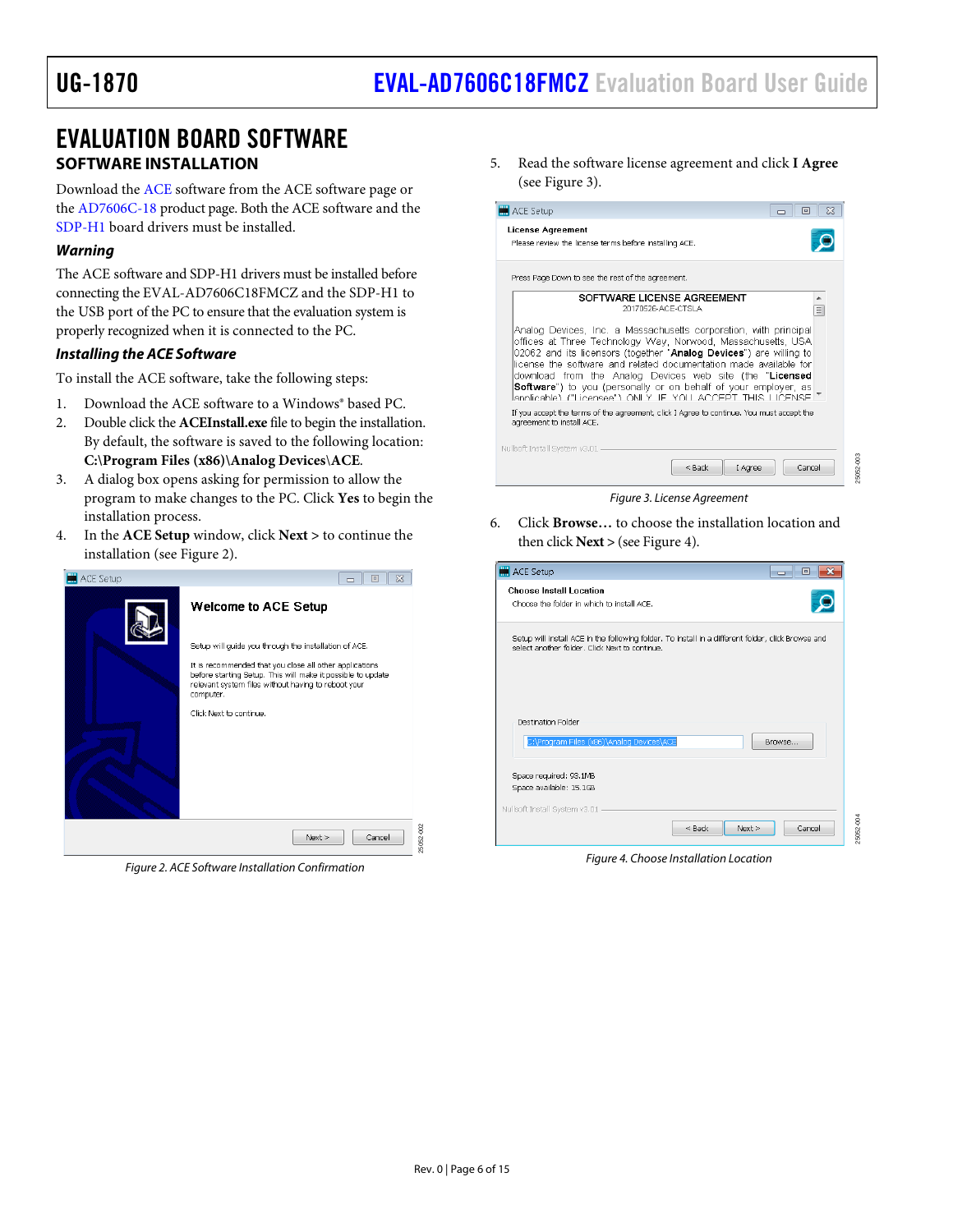25052-008

7. The [ACE](https://www.analog.com/ace?doc=EVAL-AD7606C18FMCZ-ug-1870.pdf) software components to install are preselected (see [Figure 5\)](#page-6-0). Click **Install.**



*Figure 5. Choose Components*

<span id="page-6-0"></span>8. The **Windows Security** window opens (see [Figure 6\)](#page-6-1). Click **Install**. [Figure 7](#page-6-2) shows the installation in progress. No action is required.

<span id="page-6-1"></span>

*Figure 6. Windows Security Window*

| <b>ACE Setup</b>                                              | o      |
|---------------------------------------------------------------|--------|
| Installing                                                    |        |
| Please wait while ACE is being installed.                     |        |
|                                                               |        |
| Extract: AnalogDevices.Csa.App.Installers.dll 100%            |        |
|                                                               |        |
| Extract: AD9680Es1GEin173EuİlBW.txt 100%                      | ▴      |
| Extract: AD9680SampleDDC500.txt 100%                          |        |
| Extract: adianalysis.dll 100%                                 |        |
| Extract: AnalogDevices.Csa.Analysis.dll 100%                  |        |
| Extract: AnalogDevices.Csa.Analysis.pdb 100%                  |        |
| Extract: AnalogDevices.Csa.Analysis.Test.pdb 100%             |        |
| Extract: AnalogDevices.Csa.App.DataInstallers.dll 100%        |        |
| Extract: AnalogDevices.Csa.App.DataInstallers.dll.config 100% |        |
| Extract: AnalogDevices.Csa.App.DataInstallers.pdb 100%        | E      |
| Extract: AnalogDevices.Csa.App.Installers.dll 100%            |        |
|                                                               | ÷      |
| Nullsoft Install System v3.01                                 |        |
| $<$ Back<br>Next >                                            | Cancel |
| Figure 7. Installation in Progress                            |        |

<span id="page-6-2"></span>9. When the installation is complete, click **Next >** (se[e Figure 8\)](#page-6-3), and then click **Finish** to complete the installation process.

| ACE Setup                                                                | $\Box$              |
|--------------------------------------------------------------------------|---------------------|
| <b>Installation Complete</b>                                             |                     |
| Setup was completed successfully.                                        |                     |
| Completed                                                                |                     |
|                                                                          |                     |
| Extract: Chip.ADF4355.1.1.1.nupkg 100%                                   |                     |
| Extract: Chip.ADGS1412.1.0.7.nupkg 100%                                  |                     |
| Extract: Chip.ADRF6780.1.1.0.nupkg 100%                                  |                     |
| Extract: Chip.Generic.1.6.2542.0.nupkg 100%                              |                     |
| Extract: Chip.GenericFpga.1.6.2542.0.nupkg 100%                          |                     |
| Extract: Hardware.ClockSupport.1.6.2542.0.nupkg 100%                     |                     |
| Extract: Hardware.HsdacSupport.1.6.2542.0.nupkg 100%                     |                     |
| Extract: Hardware.SdpSupport.1.6.2542.0.nupkg                            |                     |
| Output folder: C:\Users\vieevann\AppData\Local\Temp\nsw5ABD.tmp\Packages |                     |
| Completed                                                                | Ξ                   |
|                                                                          | ٠                   |
| Nullsoft Install System v3.01                                            |                     |
|                                                                          |                     |
| $<$ Back<br>Next >                                                       | 25052-008<br>Cancel |
|                                                                          |                     |
| Figure 9 Installation Complete                                           |                     |

<span id="page-6-3"></span>*Figure 8. Installation Complete*

25052-005

25052-006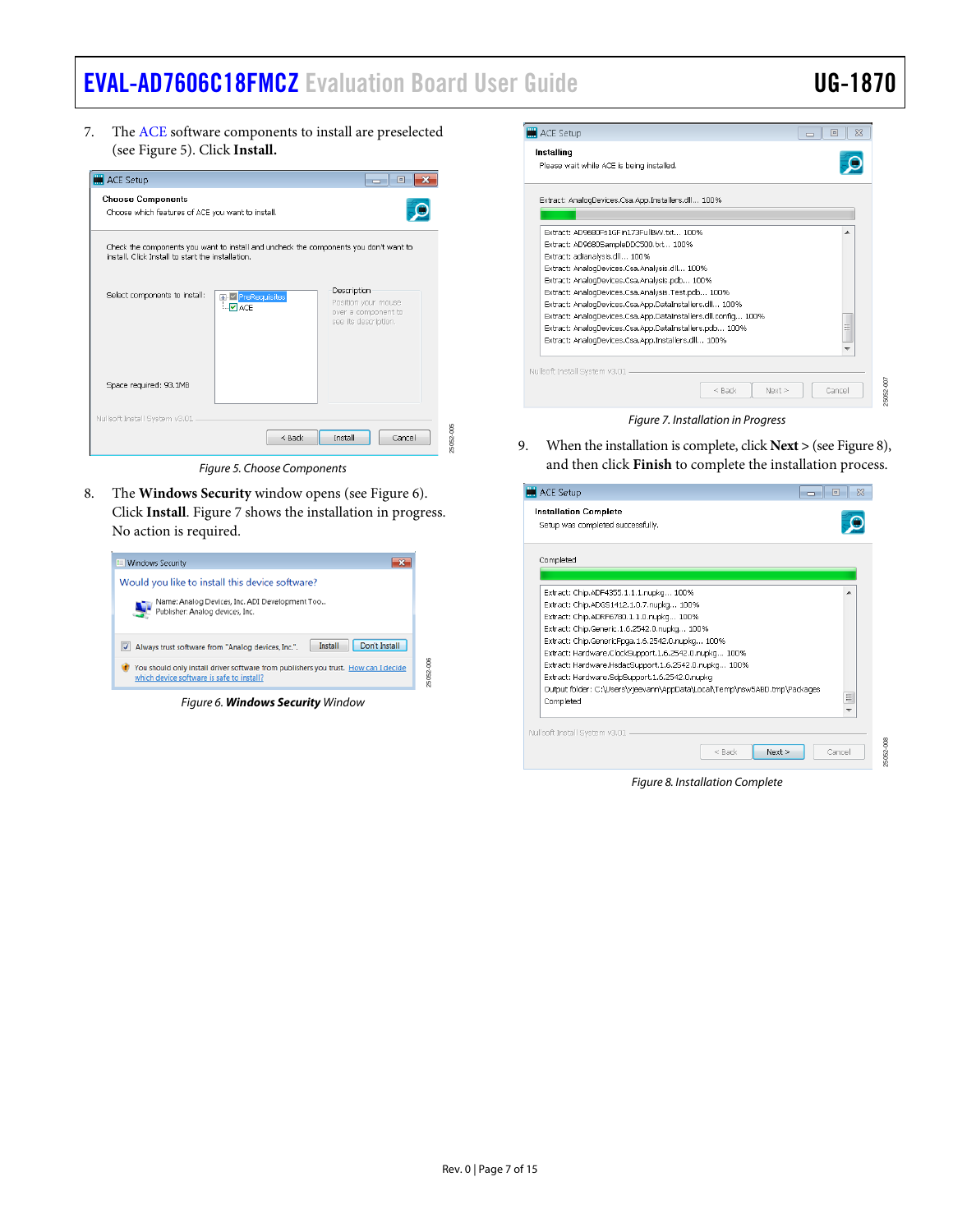# <span id="page-7-0"></span>**EVALUATION BOARD SETUP PROCEDURES**

The EVAL-AD7606C18FMCZ connects to th[e SDP-H1.](https://www.analog.com/sdp-h1?doc=EVAL-AD7606C18FMCZ-ug-1870.pdf)  The SDP-H1 is the communication link between the PC and the EVAL-AD7606C18FMCZ.

#### *Connecting the EVAL-AD7606C18FMCZ and the SDP-H1 to a PC*

After the [ACE](https://www.analog.com/ace?doc=EVAL-AD7606C18FMCZ-ug-1870.pdf) software is installed, take the following steps to set up the EVAL-AD7606C18FMCZ and the SDP-H1:

- 1. Ensure that all configuration links are in the appropriate positions, as detailed in [Table](#page-3-6) 2.
- 2. Connect the EVAL-AD7606C18FMCZ to the 160-way connector on the SDP-H1. The EVAL-AD7606C18FMCZ does not require an external power supply adapter.
- 3. To power up the SDP-H1, insert the 12 V, dc barrel jack (provided in the SDP-H1 kit) into the barrel connector labeled +12V\_VIN on the SDP-H1.
- 4. Connect the SDP-H1 to the PC via the USB cable included in the SDP-H1 kit.

### *Verifying the Board Connection*

After connecting the power and the USB cable from the SDP-H1 to the PC, take the following steps to verify the SDP-H1 connection:

- 1. After connecting the SDP-H1 to the PC, allow the **Found New Hardware Wizard** to run. Choose to automatically search for the drivers for the SDP-H1 if prompted by the operating system.
- 2. Navigate to the **Device Manager** window on the PC (see [Figure 9\)](#page-7-1).
- 3. A dialog box may open asking for permission to allow the program to make changes to the computer. Click **Yes**.
- 4. The **Computer Management** window opens. From the list labeled **System Tools**, click **Device Manager**. If the SDP-H1 driver is installed and the SDP-H1 is properly connected to the PC, **Analog Devices SDP-H1** is shown in the **ADI Development Tools** list in the **Device Manager** window, as shown in [Figure 9.](#page-7-1)

| <b>B</b> Device Manager               |                          |
|---------------------------------------|--------------------------|
| <b>View</b><br>Action<br>File<br>Help |                          |
| $\frac{1}{2}$                         |                          |
| BSOMERS-L03                           | ▲                        |
| ADI Development Tools                 |                          |
| Analog Devices SDP-H1                 |                          |
| <b>Batteries</b>                      | Ξ                        |
| <b>Bluetooth Radios</b>               |                          |
| <b>I</b> Computer                     |                          |
| <b>Disk drives</b>                    |                          |
| Display adapters                      |                          |
| DVD/CD-ROM drives                     |                          |
| Human Interface Devices               |                          |
| imaging devices                       |                          |
| March a shall                         | $\overline{\mathcal{N}}$ |

*Figure 9. Device Manager Window*

# <span id="page-7-1"></span>*Disconnecting the EVAL-AD7606C18FMCZ*

Disconnect power from the SDP-H1, or press the reset tact switch located alongside the mini USB port on the SDP-H1 before disconnecting the EVAL-AD7606C18FMCZ from the SDP-H1.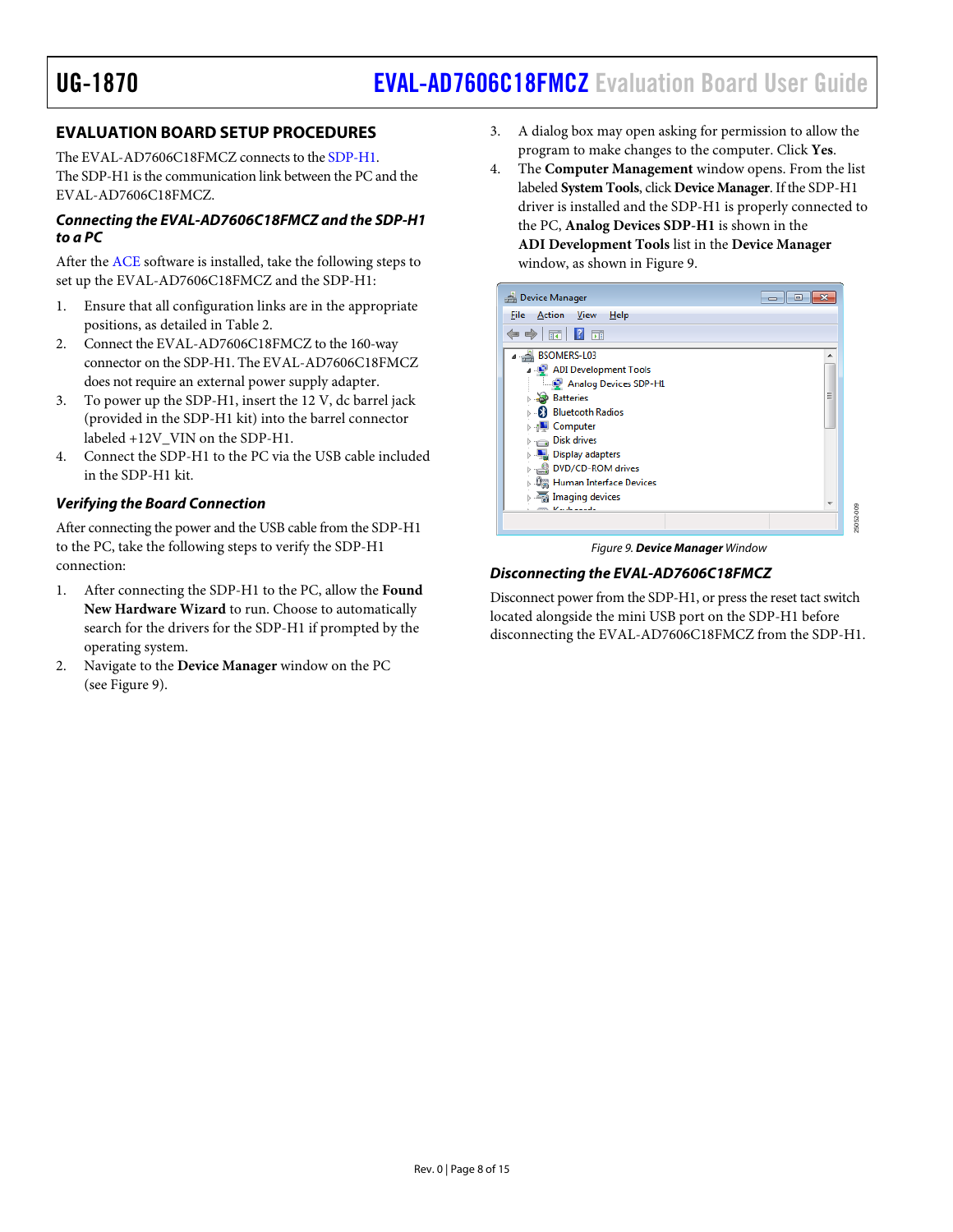# <span id="page-8-1"></span><span id="page-8-0"></span>[ACE](https://www.analog.com/ace?doc=EVAL-AD7606CFMCZ-ug-1870.pdf) SOFTWARE OPERATION **LAUNCHING THE SOFTWARE**

After the EVAL-AD7606C18FMCZ an[d SDP-H1](https://www.analog.com/sdp-h1?doc=EVAL-AD7606C18FMCZ-ug-1870.pdf) are properly connected to the PC, launch the ACE software by taking the following steps:

- 1. From the **Start** menu of the PC, select **All Programs > Analog Devices > ACE> ACE.exe** to open the ACE software main window shown i[n Figure 10.](#page-8-3)
- 2. If the EVAL-AD7606C18FMCZ is not connected to the USB port via the SDP-H1 when the ACE software launches, the **AD7606C-18 Board** icon does not appear in the **Attached Hardware** section in ACE (se[e Figure 10\)](#page-8-3). To make the **AD7606C-18 Board** icon appear, connect the EVAL-AD7606C18FMCZ and the SDP-H1 to the USB port of the PC, wait a few seconds, and then follow the instructions in the dialog box that opens.
- 3. Double click the **AD7606C-18 Board** icon to open the **AD7606C-18 Board** view window shown i[n Figure 11.](#page-9-0)
- 4. Double click the **AD7606C-18** chip icon in the **AD7606C-18 Board** view window to open the **AD7606C-18** chip view window shown i[n Figure 12.](#page-9-1)
- 5. Click **Software Defaults** and then click **Apply Changes** to apply the default settings to the [AD7606C-18](https://www.analog.com/AD7606C-18?doc=EVAL-AD7606C18FMCZ-ug-1870.pdf)**.**

# <span id="page-8-2"></span>**DESCRIPTION OF CHIP VIEW WINDOW**

After completing the steps in th[e Software Installation](#page-5-1) section, set up the system for data capture.

Block icons that are dark blue are programmable blocks. Clicking a dark blue block icon opens a configurable pop-up window that allows customization for the data capture, as shown for the Channel 1 input range in [Figure 13.](#page-10-1)

The available programmable blocks in the **AD7606C-18** chip view window are as follows:

- Analog input range, on a per channel basis, through the icon located on each **PGA** block.
- Bandwidth mode, on a per channel basis, through each low-pass filter (LPF) block.
- System gain, offset, and phase calibration settings, on a per channel basis.
- Diagnostic multiplexer.
- Oversampling ratio lines. By setting all the oversampling ratio lines high, the AD7606C-18 enters software mode, and the oversampling ratio is set through the memory map. In hardware mode, these lines select the oversampling ratio.
- Data interface, either serial or parallel.
- Reference selection, either internal or external, through the REF SELECT switch.

<span id="page-8-3"></span>

| ANALOG<br>巪<br>Þ                           | Start                                                                       |                      |                               |           |
|--------------------------------------------|-----------------------------------------------------------------------------|----------------------|-------------------------------|-----------|
| AREAD OF WHAT'S POSSIBLE™<br><b>n</b> Home | Start X                                                                     |                      |                               |           |
| <b>SOLE</b> Systems                        | Load plug-ins from: %ALLUSERSPROFILE%\Analog Devices\ACE (internal)\Plugins |                      | $\mathcal{L}$                 |           |
| Plug-in Manager                            | Attached Hardware                                                           |                      |                               |           |
| <b>Remoting Console</b>                    | AD7606C-18 Board                                                            |                      |                               |           |
| v<br>Vector Generator                      | Version 1,2020.13502-dev.                                                   |                      |                               |           |
| m.<br><b>Recent Sessions</b>               |                                                                             |                      |                               |           |
| <b>B</b> <sup>o</sup> Tools                | ₩<br><b>Unverified</b><br>Manually Add Subsystem 1                          |                      |                               |           |
|                                            | Explore Without Hardware                                                    |                      |                               |           |
|                                            | $\hat{\phantom{a}}$<br>Plugin ID                                            | Version              | <b>Compatible Controllers</b> |           |
|                                            | AD7380 Eval Board                                                           | 1,2019.49500-dev0029 | SDPH1                         |           |
|                                            | AD7380-4 Eval Board                                                         | 1,2019.49500-dev0029 | SDPH1                         |           |
|                                            | AD7381 Eval Board                                                           | 1,2019.49500-dev0029 | SDPH1                         | 25052-010 |
|                                            | AD7383 Fual Roard                                                           | 1.2019.49500-dev0029 | SOPH1                         |           |

*Figure 10. ACE Software Main Window*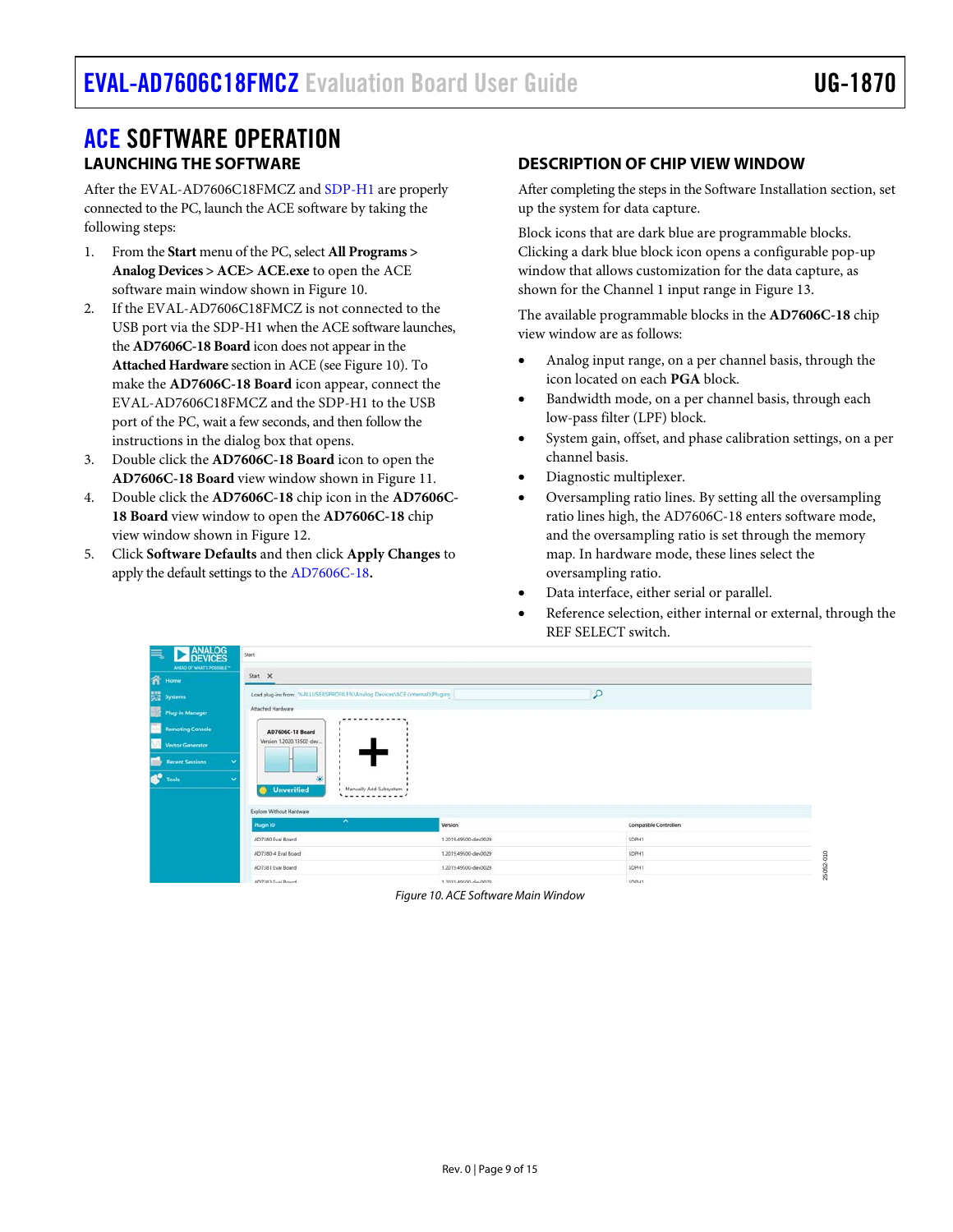# UG-1870 **[EVAL-AD7606C18FMCZ](https://www.analog.com/EVAL-AD7606C-18?doc=EVAL-AD7606C18FMCZ-UG-1870.pdf)** Evaluation Board User Guide

| <b>ANALOG</b><br>DEVICES<br>AHEAD OF WHAT'S POSSIBLE*<br>谷<br>Home<br>嚃<br><b>Systems</b><br>野<br><b>Plug-in Manager</b> | Start > System > Subsystem_1 > AD7606C-18 Board ><br>Start X System X O AD7606C-18 Board X<br>ź<br>\≡<br><b>Neset Board</b><br>Poll Device<br>Auto Apply                                                                                                                                                                                                                                                                                                                                                                                                                                                     |
|--------------------------------------------------------------------------------------------------------------------------|--------------------------------------------------------------------------------------------------------------------------------------------------------------------------------------------------------------------------------------------------------------------------------------------------------------------------------------------------------------------------------------------------------------------------------------------------------------------------------------------------------------------------------------------------------------------------------------------------------------|
| <b>Remoting Console</b>                                                                                                  |                                                                                                                                                                                                                                                                                                                                                                                                                                                                                                                                                                                                              |
| <b>Vector Generator</b><br><b>Recent Sessions</b>                                                                        |                                                                                                                                                                                                                                                                                                                                                                                                                                                                                                                                                                                                              |
| e°<br>Tools                                                                                                              | $v_1 + \circ$<br>$\bigcirc$ V1- V1+ $\bigcirc$<br>$V1-$<br><b>国際盟 2.5V</b><br><b>DIREK 5V</b><br><b>DISHS</b><br>3.3V<br>$v_{2+}$<br>ADP7118<br>$\bigcirc$ v2- v2+ $\bigcirc$<br>ADR4525<br>ADP7118<br>lø<br>$V2-$<br>:12V<br>$V3+$<br>$V_4 + \odot$<br>$V_4 + \odot$<br>$V_4 - \odot$<br>$\overline{O}$ v <sub>3</sub> - v <sub>3</sub> + $\overline{O}$<br>$\overline{O}$ v <sub>4</sub> - v <sub>4</sub> + $\overline{O}$<br><b>DEVICES</b><br>$\frac{V5+}{V5}$<br>AD7606C-18<br>FMC<br>$V6 + C$<br>$V6 - C$<br>$V7 + C$<br>popopo<br>000000<br>$V7 - \emptyset$<br>$V8+$<br>EVAL-AD7606CFMCZ<br>$V8 - Q$ |
| $\bigcirc$<br><b>Report Issue</b>                                                                                        |                                                                                                                                                                                                                                                                                                                                                                                                                                                                                                                                                                                                              |
| O<br><b>Request Feature</b>                                                                                              | 25052-011                                                                                                                                                                                                                                                                                                                                                                                                                                                                                                                                                                                                    |
| <b>Application Usage Logging</b>                                                                                         |                                                                                                                                                                                                                                                                                                                                                                                                                                                                                                                                                                                                              |

### *Figure 11. AD7606C-18 Board View*

<span id="page-9-0"></span>

#### <span id="page-9-1"></span>*Figure 12. AD7606C-18 Chip View Window*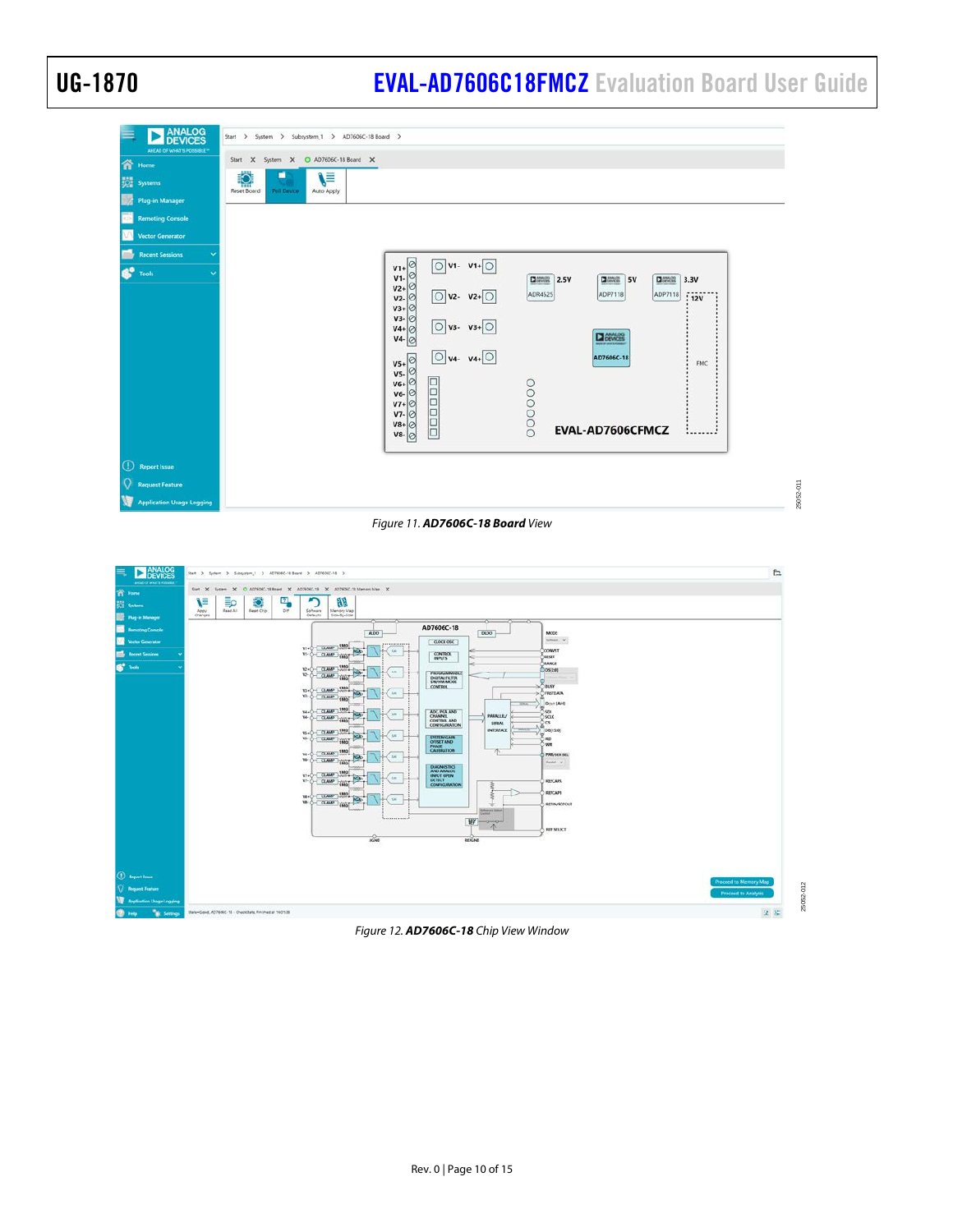

*Figure 13. Configurable Pop-Up Window*

<span id="page-10-1"></span>

| ANTAR OF WAARD INTERNATI         | That X Spiter X O A07606C-18 Speci X AD7606C-18 X AD7606C-18 Memory Map X |                   |                                       |                           |                   |                                     |
|----------------------------------|---------------------------------------------------------------------------|-------------------|---------------------------------------|---------------------------|-------------------|-------------------------------------|
|                                  |                                                                           |                   | п                                     |                           |                   |                                     |
|                                  | ء≣<br>∖≡<br>偏<br>家                                                        | K)                | ۰                                     | B                         |                   |                                     |
| <b>But Plug in Manager</b>       | A005<br>Read All<br>Rest Selected<br>Abbly<br>Cranges<br>Seared           | <b>Reset Chip</b> | D/F<br>Software<br>Export<br>Defaults | Chia View<br>Side-by-Side |                   |                                     |
| <b>Lervoting Console</b>         | <b>Select View</b>                                                        | Registers         |                                       |                           |                   |                                     |
|                                  | C Regales<br><b>D</b> Bit Fields                                          |                   | $+1$ . Address (Hea)                  | Nome                      | <b>Data Blick</b> | Data (Elmany)                       |
| <b>Vestar Germany</b>            | <b><i><b>K</b> Elety Filter</i></b>                                       | the con-          | 00000001                              | * stivitus                |                   | 10001100010000                      |
| <b>Recent Sessions</b>           |                                                                           | ×.                | 00000002                              | CONRG                     |                   | 0 0 0 0 0 0 0                       |
|                                  | $\circ$<br>Only Show Registers To Apply                                   |                   | $- 0000001$                           | * RANGE OH! CHZ           |                   | 101                                 |
|                                  | <b>Recistor Maps Filter:</b>                                              |                   | $- 00000004$                          | * RANGE OVE ON            |                   | 0011<br>0.10                        |
|                                  |                                                                           |                   | $- 0000005$                           | * RANGE, OHS, ONG         |                   | $+ 100111$<br>0.001<br>$\mathbf{1}$ |
|                                  | FARCTIONAL GEORGE FEDER                                                   |                   | $- 00000006$                          | * RANGE_O17_CHS           |                   | 0101111000111                       |
|                                  | <b>Bit Field Search</b>                                                   | $\sim$            | 00000007                              | Bandwidth                 |                   |                                     |
|                                  | Cear<br>Search & F Fields                                                 |                   | $- 00000000$                          | <b>OVERSAMPLING</b>       |                   |                                     |
|                                  | <b>Results:</b>                                                           | $\sim$            | 00000009                              | - OIL GAIN                |                   | 0 0 0 0 0 0                         |
|                                  | 6x000/1 OPEN DETECTED                                                     | $\sim$            | CODODOOA                              | · OIL GMM                 |                   | 0 0 0 0 0 0 0                       |
|                                  | DODD'T DIGITAL ERROR                                                      | $\sim$            | connocce                              | * OHI, GAIN               |                   | 0.121                               |
|                                  | 0x0001 RESET DETECT<br>INDIC: OPERATION, MODE                             | $\sim$            | 00000000                              | * OH, GAIN                |                   | $= 1n$                              |
|                                  | 6x0000 DOUT_FORMAD                                                        |                   | $- 00000000$                          | * OHS, GAIN               |                   |                                     |
|                                  | 0/0002 EVF, 05, 010CK<br>0x0002 STATUS HEADER                             |                   | $-$ 0000000E                          | * OHI GAIN                | œ                 | w<br>100000000                      |
|                                  | <b>GOODS CHI RANGE</b><br>0x0000 OVC RANGE                                |                   | $- 00000009$                          | - OH? GAIN                |                   |                                     |
|                                  | 0x0004; CH3, RANGE                                                        |                   | $-000000'0$                           | * CHS GAIN                |                   |                                     |
|                                  | DIODOR CHA RANGE<br>0x0005 CHS RANGE                                      | $\sim$            | 00000018                              | CHT_OPPSET                |                   | 1.10                                |
|                                  | GLODDS: CHAI, RAINCE                                                      |                   | $- 00000012$                          | CH2 OFFSET                |                   | 0 0 0 0 0 0 0                       |
|                                  | 0x0006. OHT, RANGE<br>DIODDE: CHI) RANGE                                  | ٠                 | 00003013                              | cia arrser                |                   | 0 0 0 0 0 0 0 0 0 0                 |
|                                  | 0x0007; wide_bw.ch0                                                       | in 1              | 00000014                              | CH4_DFFSET                |                   |                                     |
|                                  | 0x0002 wide bw ch1<br>0x0000: usdc_bw_ch2                                 | $\sim$            | conservs.                             | CHS DRISET                |                   | 0.001<br>010                        |
|                                  | biddo: wide_bw_ch3                                                        |                   | $-$ 000000%                           | CHE DIFFET                |                   | 0111000000                          |
|                                  | 0x0002: wide bw ch4<br>0x0002 wide_bw.xh5                                 | $\mathcal{L}$     | 00000017                              | CHT DRISIT                |                   | 01110101010                         |
|                                  | 0x0300; wride_bw_chd.                                                     |                   | $- 00000018$                          | CHI DIFSET                |                   | 10000000000000                      |
|                                  | DIGODO : MIGE_BW_CTT<br>0x0308: cs_ratio                                  | $\sim$            | 00000019                              | CHI PHISE                 |                   |                                     |
|                                  | 0x0308 or pad                                                             |                   | $-$ 00000000                          | CH2, PHASE                |                   |                                     |
| (1) Report Issue                 | 0x0000 OH1 CAIN<br>DIODOA: CH2 GAIN                                       |                   | $-$ 000000 m                          | CH3, PHASE                |                   | 70001700100000                      |
| <b>Q Request Festure</b>         | DIODOB: CHO CASE                                                          | $\sim$            | occosone.                             | CHA PHASE                 |                   |                                     |
| <b>Application Usage Logging</b> | DIODOC: CHK. GAIN<br>0x0000: CHE GAIN                                     |                   | $-$ 000000 $D$                        | CHE, NHASE                |                   | $= 0 0 0 1 0 1 0 0 0 0 0$           |

*Figure 14. AD7606C-18 Memory Map View Window*

## <span id="page-10-2"></span><span id="page-10-0"></span>**DESCRIPTION OF MEMORY MAP VIEW WINDOW**

Click **Proceed to Memory Map** in the **AD7606C-18** chip view window (see [Figure 12\)](#page-9-1) to open the **AD7606C-18 Memory Map** view window shown in [Figure 14.](#page-10-2) The **AD7606C-18 Memory Map** view window shows all registers of the [AD7606C-18.](https://www.analog.com/AD7606C-18?doc=EVAL-AD7606C18FMCZ-ug-1870.pdf)

The registers of the AD7606C-18 are populated with default values when powered up. To implement the values changed in all of the registers, click **Apply Changes** to write to the registers.

In some cases, the values of every register have been changed, but the user wants to implement changes on a selected register only. Click **Apply Selected** to write the new value on the selected register to the AD7606C-18.

Click **Read All** to read the values of all the registers from the chip.

Click **Read Selected** to read the selected register from the chip.

Click **Reset Chip** to prompt the software to reset the AD7606C-18.

Click **Diff** to check for differences in register values between the software and the chip.

To revert all the register values back to their defaults, click **Software Defaults**, and then click **Apply Changes** to write to the AD7606C-18.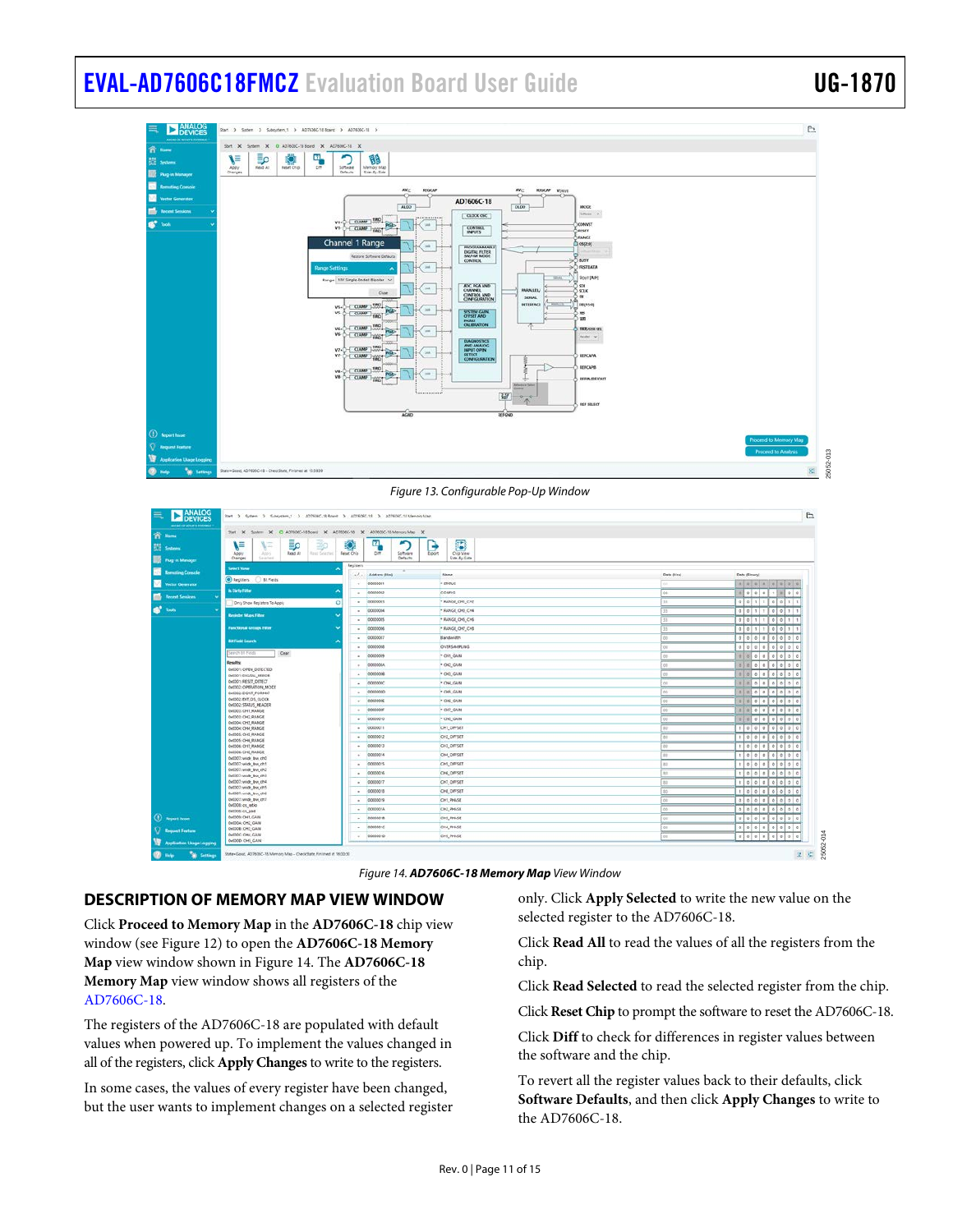# UG-1870 **[EVAL-AD7606C18FMCZ](https://www.analog.com/EVAL-AD7606C-18?doc=EVAL-AD7606C18FMCZ-UG-1870.pdf)** Evaluation Board User Guide

| $\mathbf{z}_\mathrm{w}$                                                   | <b>CAPTURE</b><br>K                                                                                                                                                                                                            | <b>ANALYSIS</b><br>¢                                                                                                                                                                                                                                                                                                                                                                                                                                                   | <b>RESULTS</b><br>$\overline{\phantom{a}}$ |                                                           | ◆国      |
|---------------------------------------------------------------------------|--------------------------------------------------------------------------------------------------------------------------------------------------------------------------------------------------------------------------------|------------------------------------------------------------------------------------------------------------------------------------------------------------------------------------------------------------------------------------------------------------------------------------------------------------------------------------------------------------------------------------------------------------------------------------------------------------------------|--------------------------------------------|-----------------------------------------------------------|---------|
| <b>Vilaveform</b><br><b>The Phag in Manager</b>                           | Restore Software Defaults                                                                                                                                                                                                      | Restore Active Settings Restore Defaults                                                                                                                                                                                                                                                                                                                                                                                                                               | (CAlerton C., And.)                        |                                                           |         |
| Mag<br><b>Remoting Console</b>                                            | <b>General Capture Settings</b>                                                                                                                                                                                                | A General Settings<br>A.                                                                                                                                                                                                                                                                                                                                                                                                                                               | play Channel                               | Waveform<br>10                                            |         |
| Histogram<br>Vector Generator<br>×.<br><b>Collection Services</b><br>FFT. | Throughput (kSPS): 200<br>131072<br>Sample Count:<br>$\mathbf{v}$<br>Device Configuration<br>۰                                                                                                                                 | Prefer dBFS<br>Single Tone<br>$-19$<br>Two Tone Enabled:<br>Set Fundamentals Manualty:                                                                                                                                                                                                                                                                                                                                                                                 | Current Data Set:                          |                                                           |         |
|                                                                           | Software<br>Made:<br>$\omega$<br>Patallel<br><b>RarateUSerial Capture</b><br>$\omega$<br><b>Internal</b><br>$\sim$<br><b>Itelerence Select:</b><br>Oversampling Ratio (Software); Cff<br>Topgle Reset Pin<br>Toggle Reset Pin: | Windowing<br><b>Blackman Harris 4</b><br>Window:<br>$\sim$<br>$\sim$<br>Number of Harmonics: 5<br>×<br>$\sim$<br>Fundamental Bins:<br>30<br>٠<br>$\sim$<br>Harmsric Bits:<br>$\ddot{\phantom{1}}$<br>G.<br>DC Bins:<br>$\sim$<br>$\sim$<br>Worst Other Bins:<br>Гš<br>$\sim$<br><b>Single Tone Analysis</b><br>104<br>Single Tone Fundamental (MHz) 0<br><b>Two Tone Analysis</b><br>104<br>First Fundamental (MHz)<br>1a<br><b>NHz</b><br>Second Fundamental (MHz): 0 |                                            | Get started by importing some data or running<br>capture! |         |
| (1) Report Stone<br>Request Feature                                       | <b>Run Once Run Continuously</b>                                                                                                                                                                                               | Dynamic Settings From Annual                                                                                                                                                                                                                                                                                                                                                                                                                                           | Control Mont Control                       | $\circ$<br>Time (ms)<br>ஈ                                 | 10<br>≖ |

*Figure 15. AD7606C-18 Analysis View Window*

## <span id="page-11-2"></span><span id="page-11-0"></span>**DESCRIPTION OF ANALYSIS WINDOW**

Click **Proceed to Analysis** in the **AD7606C-18** chip view window (see [Figure 12\)](#page-9-1) to open the **AD7606C-18 Analysis** view window shown in [Figure 15.](#page-11-2) The analysis view window contains the **Waveform** tab, **Histogram** tab, and **FFT** tab.

### <span id="page-11-1"></span>**WAVEFORM TAB**

The **Waveform** tab displays data in the form of time vs. discrete data values with the results, as shown i[n Figure 16.](#page-13-0)

### *CAPTURE Pane*

The **CAPTURE** pane contains the capture settings, which reflect onto the registers automatically before data capture.

The **Sample Count** pulldown menu in the **General Capture Settings** section allows the user to select the number of samples per channel per capture (se[e Figure 16\)](#page-13-0).

The user can enter the input sample frequency in kSPS in the **Throughput (kSPS)** box in the **General Capture Settings** section (se[e Figure 16\)](#page-13-0). Refer to th[e AD7606C-18](https://www.analog.com/AD7606C-18?doc=EVAL-AD7606C18FMCZ-ug-1870.pdf) data sheet to determine the maximum sampling frequency for the selected oversampling ratio and data interface mode.

The **Mode** pulldown menu in the **Device Configuration** section can be set as either **Hardware**, meaning that the device is configured through digital input pins, or **Software**, which allows reading and writing of the memory map and enables a wider range of features (se[e Figure 16\)](#page-13-0). Refer to the AD7606C-18 data sheet to determine the benefits of hardware and software mode.

The **Parallel/Serial Capture** pulldown menu in the **Device Configuration** section allows the user to select the data interface as either **Parallel** or **Serial** (se[e Figure 16\)](#page-13-0). If **Serial** is selected, the number of data lines can be selected through the **DOUT Configuration** pulldown menu.

The **Oversampling Ratio (Software)** pulldown menu in the **Device Configuration** section can be set between 2 and 64 (in hardware mode) or 256 (in software mode) and provides improved signal-to-noise ratio (SNR) performance (se[e Figure 16\)](#page-13-0). Refer to the AD7606C-18 data sheet to determine the maximum oversampling ratio for the selected oversampling mode.

When hardware mode is enabled, the **Input Range** pulldown menu allows the user to select an input span between ±10 V and ±5 V. In software mode, the input span is selected either in the **AD7606C-18 Memory Map** or a configurable pop-up window in the **AD7606C-18** chip view window, as shown in [Figure 13.](#page-10-1)

The **Toggle Reset Pin** button in the **Device Configuration** section issues a full reset to the AD7606C-18 (se[e Figure 16\)](#page-13-0). Refer to the AD7606C-18 data sheet for the different reset options available on the AD7606C-18.

Click **Run Once** to start a data capture of the samples at the sample rate specified in the **Throughput (kSPS)** pulldown menu for the number of samples specified in the **Sample Count** pulldown menu (see [Figure 16\)](#page-13-0). These samples are stored on the FPGA device and are only transferred to the PC when the sample frame is complete.

Click **Run Continuously** to start a data capture that gathers samples continuously with one batch of data at a time (see [Figure 16\)](#page-13-0). This operation runs the **Run Once** operation continuously.

### *RESULTS Pane*

The **Display Channels** section allows the user to select the channels to capture (se[e Figure 16\)](#page-13-0). The channel data is shown only if that channel is selected before the capture.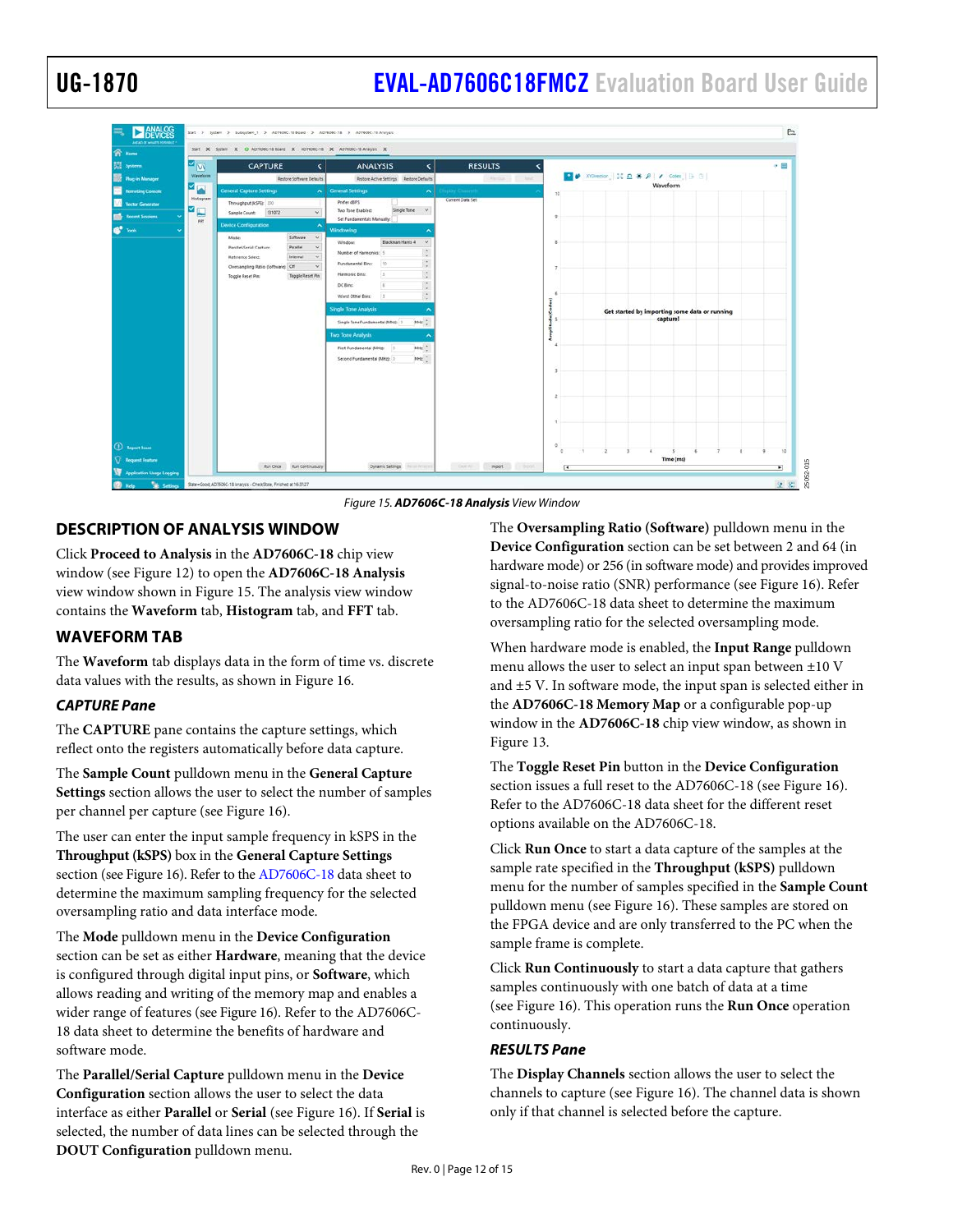The **Waveform Results(Codes)** and **Waveform Results(Volts)** sections display the amplitude, sample frequency, and noise analysis data for the selected channels (se[e Figure 16\)](#page-13-0).

Click **Export** to export the captured data (see [Figure 16\)](#page-13-0). The waveform, histogram, and FFT data is stored in .xml files along with the values of parameters at capture.

The data **Waveform** graph shows each successive sample of the ADC output (see [Figure 16\)](#page-13-0). The user can zoom in and out and pan over the **Waveform** graph using the embedded waveform tools above the graph. Select the channels to display in the **Display Channels** section.

Under the **Display Units** pulldown menu, select **Codes** above the **Waveform** graph (see [Figure 16\)](#page-13-0) to select whether the **Waveform** graph displays in units of **Codes**, **Hex**, or **Volts**. The axis controls are dynamic.

When selecting either **y-scale dynamic** or **x-scale dynamic**, the corresponding axis width automatically adjusts to show the entire range of the ADC results after each batch of samples. Select the dynamic using the **XYDirection** tool (see [Figure 16\)](#page-13-0).

# <span id="page-12-0"></span>**HISTOGRAM TAB**

The **Histogram** tab contains the **Histogram** graph and the **RESULTS** pane, as shown i[n Figure 17.](#page-13-1)

The **RESULTS** pane displays the information related to the dc performance.

The **Histogram** graph displays the number of hits per code within the sampled data (se[e Figure 17\)](#page-13-1). The **Histogram** graph is useful for dc analysis and indicates the noise performance of the [AD7606C-18.](https://www.analog.com/AD7606C-18?doc=EVAL-AD7606C18FMCZ-ug-1870.pdf)

## <span id="page-12-1"></span>**FFT TAB**

The **FFT** tab displays the fast Fourier transform (FFT) information for the last batch of samples gathered (se[e Figure 18\)](#page-14-0).

## *ANALYSIS Pane*

The **General Settings** section allows the user to set up the preferred configuration of the FFT analysis, including how many tones are analyzed. The fundamental is set manually.

The **Windowing** section allows the user to select the windowing type used in the FFT analysis, the number of **Harmonic Bins**, and the number of **Fundamental Bins** that must be included.

The **Single Tone Analysis** and **Two Tone Analysis** sections allow the user to select the fundamental frequency included in the FFT analysis. Use the **Two Tone Analysis** settings when analyzing two frequencies.

## *RESULTS Pane*

The **Signal** section displays the **Fund Frequency** and **Fund Power** (se[e Figure 18\)](#page-14-0).

The **Noise** section displays the **SNR** and other noise performance results (see [Figure 18\)](#page-14-0).

The **Distortion** section displays the harmonic content of the sampled signal and dc power when viewing the FFT analysis (see [Figure 18\)](#page-14-0).

# <span id="page-12-2"></span>**AUTOMATED TEST OPERATION**

To perform the automated test for the AD7606C-18, see the [AD7606C ACE Remote Control](https://wiki.analog.com/resources/tools-software/ace/ad7606c-remotecontrol) page on the Analog Devices, Inc., website and follow the instructions to operate the hardware and software, set up the Python/MATLAB environment, and begin communication between th[e ACE](https://www.analog.com/ace?doc=EVAL-AD7606C18FMCZ-ug-1870.pdf) software and the Python/MATLAB script.

# <span id="page-12-3"></span>**EXITING THE SOFTWARE**

To exit the software, click **File** and then click **Exit**.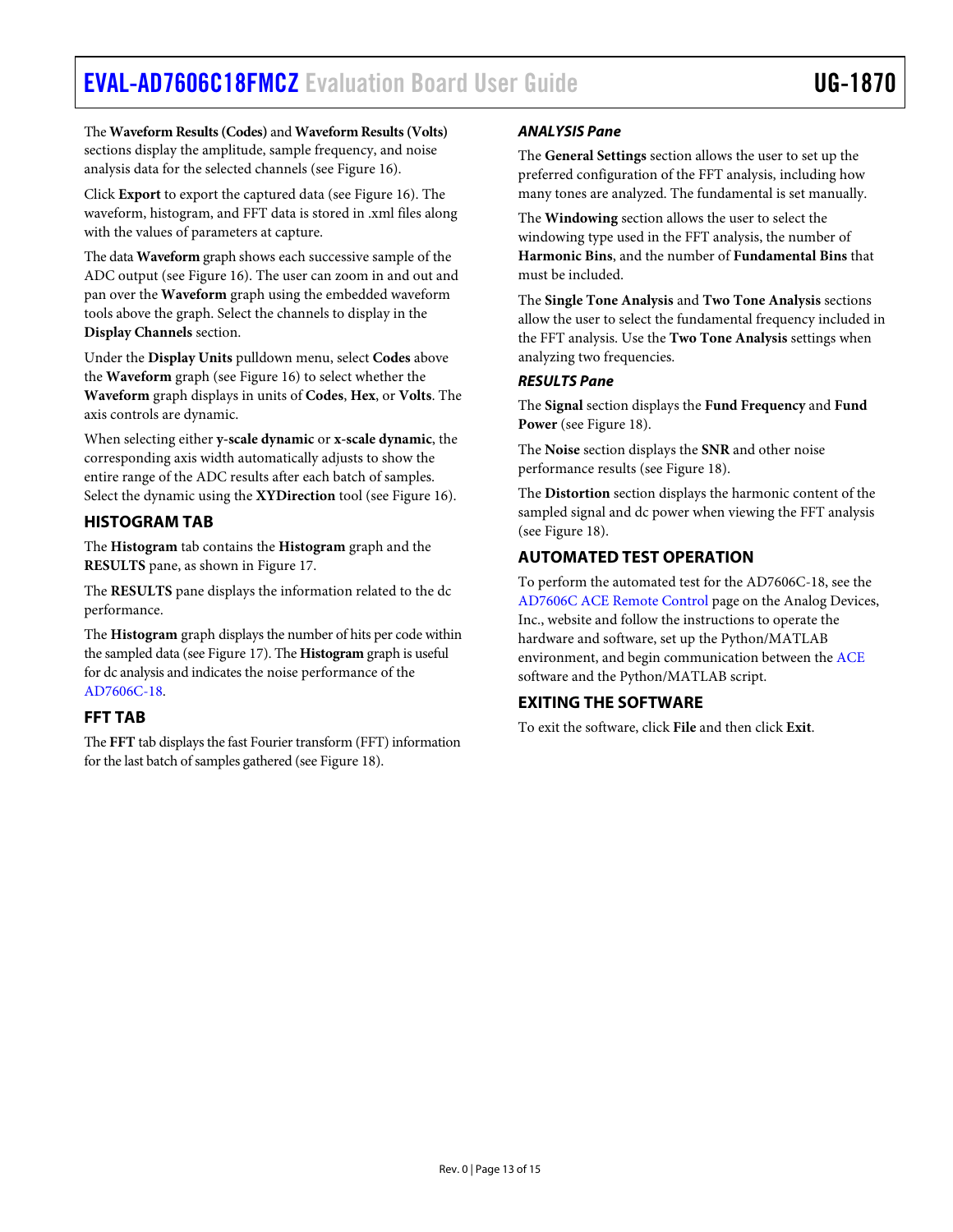# UG-1870 **[EVAL-AD7606C18FMCZ](https://www.analog.com/EVAL-AD7606C-18?doc=EVAL-AD7606C18FMCZ-UG-1870.pdf)** Evaluation Board User Guide



*Figure 16. Waveform Tab*

<span id="page-13-0"></span>

<span id="page-13-1"></span>*Figure 17. Histogram Tab*